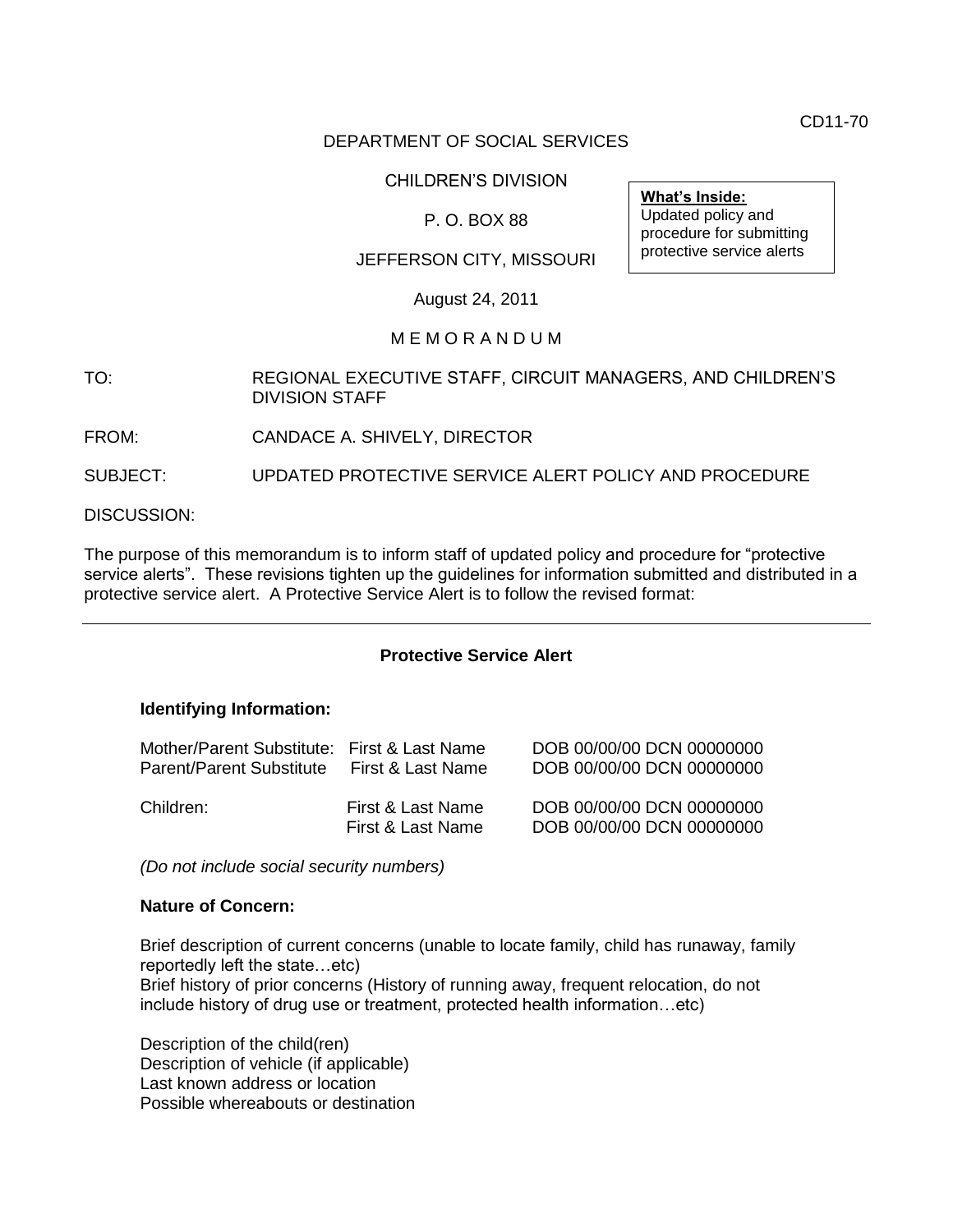Custody status (CD custody, pick up orders…etc.) What agencies have been alerted (Other county offices, other state agencies, juvenile office, law enforcement…etc.)

If you have any information, please contact:

First & Last Name, Children's Service Worker or First & Last Name, Children's Service Supervisor County Children's Division Office **Address** City, State, Zip Phone Number

*(Include Confidentiality Statement)*

**Confidentiality Notice:** This electronic communication is from the Missouri Department of Social Services, Children's Division, and is only intended for its addressee. This communication may contain information that is privileged, confidential or otherwise protected from disclosure by law and/or DSS policy. If you are not the intended recipient, or the employee or agency responsible for delivering this information to its recipient, do not copy, circulate, forward or otherwise disclose this document. If you have received this message in error, please notify the sender immediately by return email.

#### **NECESSARY ACTION**

- 1. Review this memorandum with all Children's Division staff.
- *2.* Review revised Child Welfare Manual chapters as indicated below.
- 3. All questions should be cleared through normal supervisory channels and directed to:

| <b>PDS CONTACT</b>            | <b>PROGRAM MANAGER</b>  |
|-------------------------------|-------------------------|
| <b>Randall McDermit</b>       | Amy L. Martin           |
| $(573) 751 - 8932$            | (573) 751-4920          |
| Randall.D.McDermit@dss.mo.gov | Amy.L.Martin@dss.mo.gov |
|                               |                         |

## **CHILD WELFARE MANUAL REVISIONS**

Section 3, Chapter 4, Attachment E: Protective Service Alert

# **FORMS AND INSTRUCTIONS**

N/A

#### **REFERENCE DOCUMENTS AND RESOURCES** N/A

**RELATED STATUTE**

N/A

## **ADMINISTRATIVE RULE**

N/A

**COUNCIL ON ACCREDITATION (COA) STANDARDS** N/A